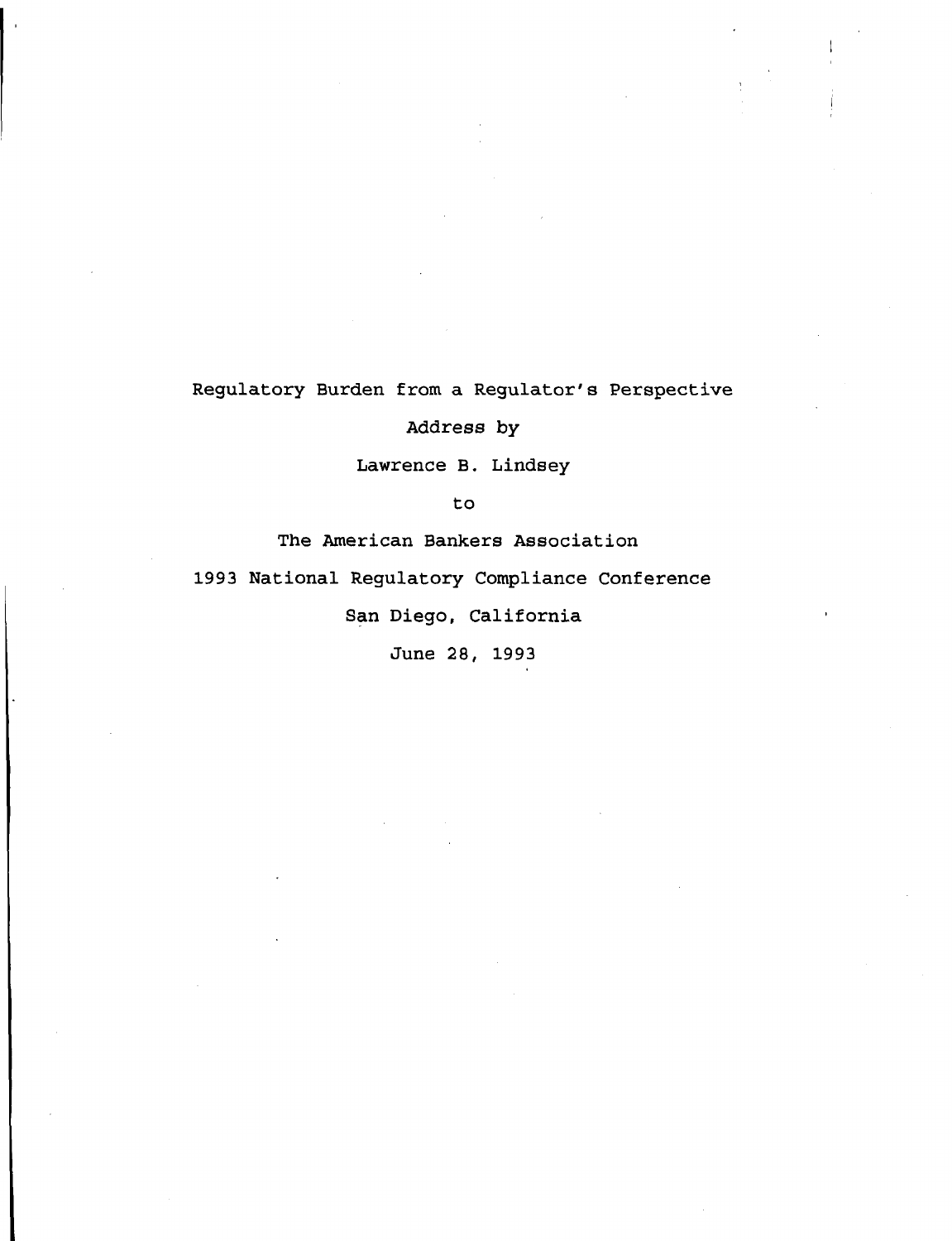## **Regulatory Burden from a Regulator's Perspective**

**Thank you. It is a pleasure to be here today to discuss the issue of regulatory burden from the perspective of a Federal Reserve Board Governor. My old friend Rob Rowe of ABA's Washington Office tells me that most of you are responsible for reading and interpreting for your institutions all of the new regulations we are issuing. On the assumption that misery loves company, I hope it will make you feel a little bit better to know that my colleagues and I have to read all of those documents before we send them out to you. In any event, I'm sure your bosses have recognized all of the extra work you've been doing and have given you a raise proportional to the increased paper flow. No? Well maybe when you return you'll be sure to mention that you heard the issue raised by a Federal Reserve Governor.**

**Unfortunately, the problem we face with the banking industry's ever mounting regulatory burden is no laughing matter. As my colleague John LaWare told the Congress earlier this year, "In an increasingly global and competitive financial market, the U.S. can ill afford to handicap its banking institutions -- and therefore the individuals and businesses they serve -- with stifling and constantly changing rules and regulations."**

**Today my task is twofold: to provide a perspective on regulatory developments and to make some suggestions on what banks might do to relieve some of the regulatory burden. The focus of my remarks will be on the types of regulations I deal with as Chairman of the Board's Committee on Consumer and Community Affairs. These regulations -- the Community Reinvestment Act (CRA) , the Home**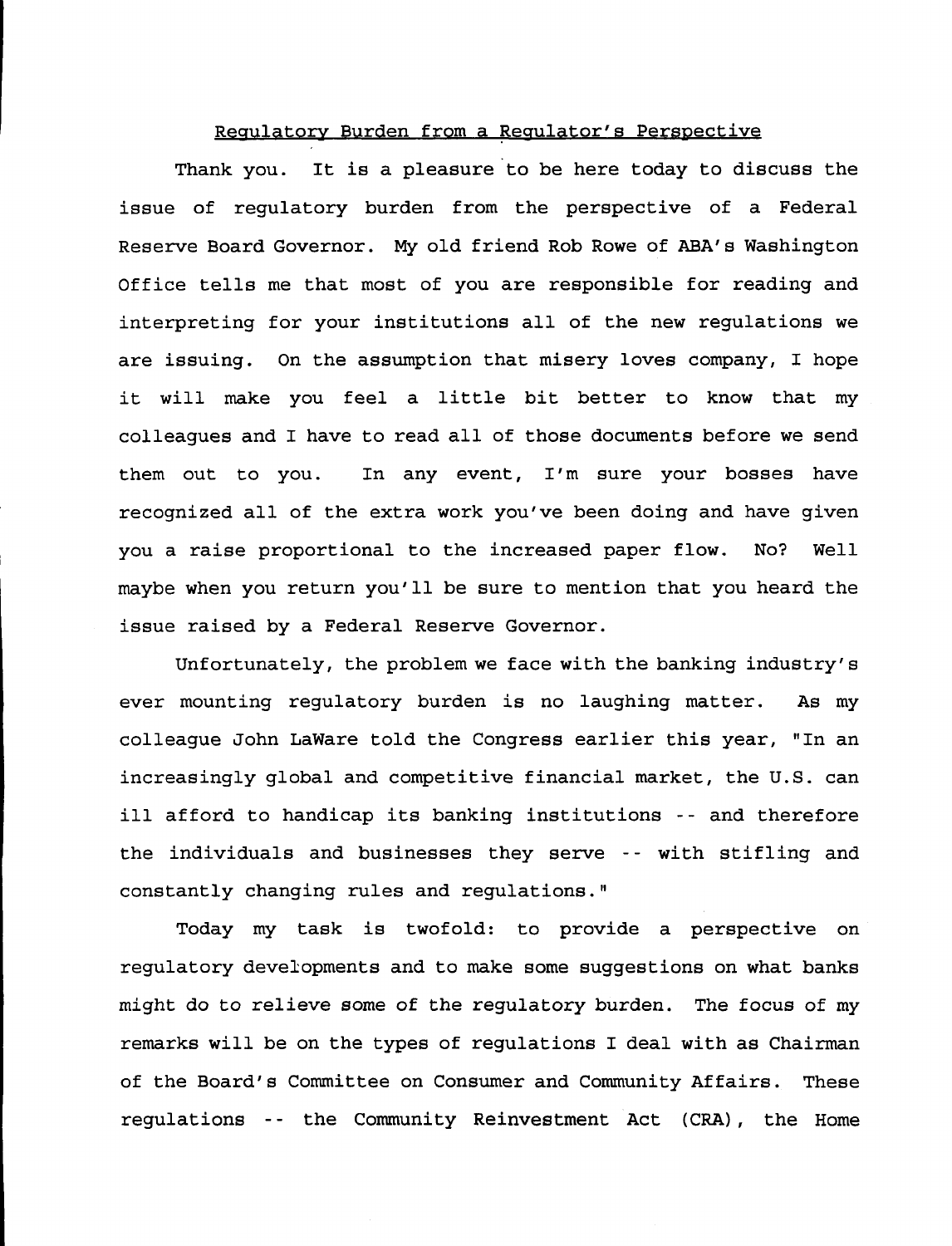**Mortgage Disclosure Act (HJ4DA) , the new Truth in Saving rules, and fair lending practices seem to be the primary focus of bankers' complaints about regulatory burden. However, I do believe that it is important to put these rules in the larger perspective of regulation generally.**

**Quantifying regulatory burden has become a bit of an industry unto itself. The ABA has estimated that regulatory burden in 1991 amounted to \$10.7 billion, about 10 percent of operating expenses and 59 percent of profits. The IBAA rated the 13 most costly regulations as costing roughly 28 percent of income. The FFIEC, Federal Financial Institutions Examinations Council has estimated regulatory costs to be in the range of 6 to 14 percent of noninterest expenses.**

**While I applaud these efforts to estimate regulatory burden, all face a key methodological hurdle. To what state of the world should these regulatory costs be compared? Should our counterfactual baseline be the complete absence of regulation and supervision? I don't think so. The industry itself, not to mention its customers, benefit from safety and soundness supervision. The wonders of our modern payments mechanism - millions of checks and billions of dollars moving each night - requires some basic faith in the soundness of the institutions participating in the process.**

**Regulatory burden therefore emerges not from the mere presence of a bank regulator engaging in a supervisory function. I strongly suspect that in the absence of our state and federal bank**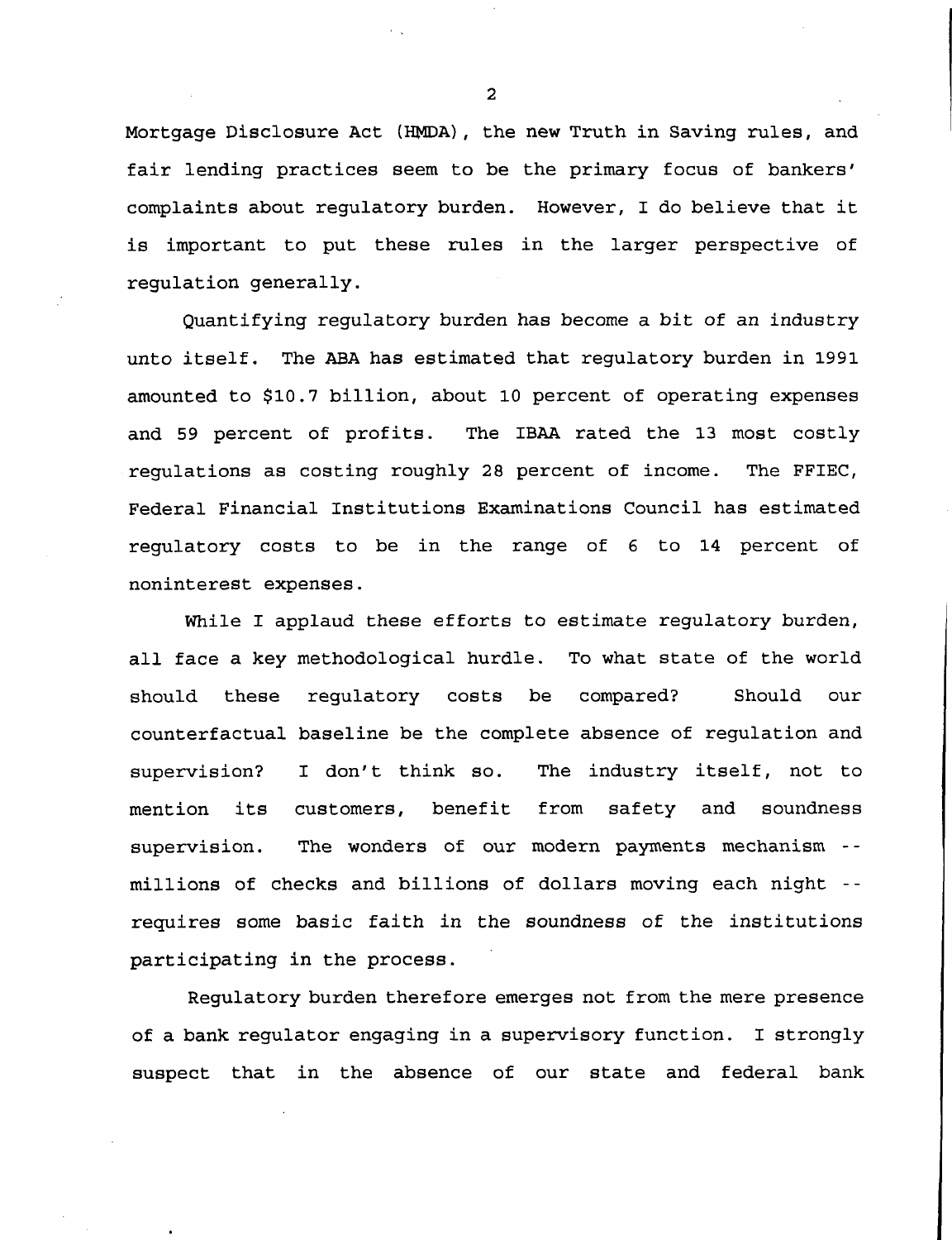regulatory bodies, the industry would adopt some kind of self regulation. Zero regulation is therefore not an appropriate baseline for comparison. Realizing this conceptually, let us call our hypothetical baseline level of regulation the "minimalist" approach.

On the other hand, in recent years the banking industry has seen a substitution of regulation for supervision. Regulation entails formal rules being codified and universally applied, and thus less subject to interpretation given a particular institutional setting. In addition, we have had a spate of increasingly specific and prescriptive legislation which limits the leeway of regulatory bodies in interpreting Congressional intent. Far from being minimalist, we are on the verge of a maximalist approach to regulation, where increasing amounts of the detail of bank policies are being made in the legislative arena. The ultimate result of this maximalist approach is to turn banking into the equivalent of a regulated utility.

Left unchecked, the end result of this process will be a weaker and less resilient industry with fewer choices available to the consumers of banking services. The increasingly prescriptive approach Congress has taken toward banking regulation is no doubt well intended. But nothing has been more obvious to me in my 19 months on the Board as the possibility that well intended legislation and regulation may have unintended, often pernicious consequences.

Indeed, while those who would try to measure the regulatory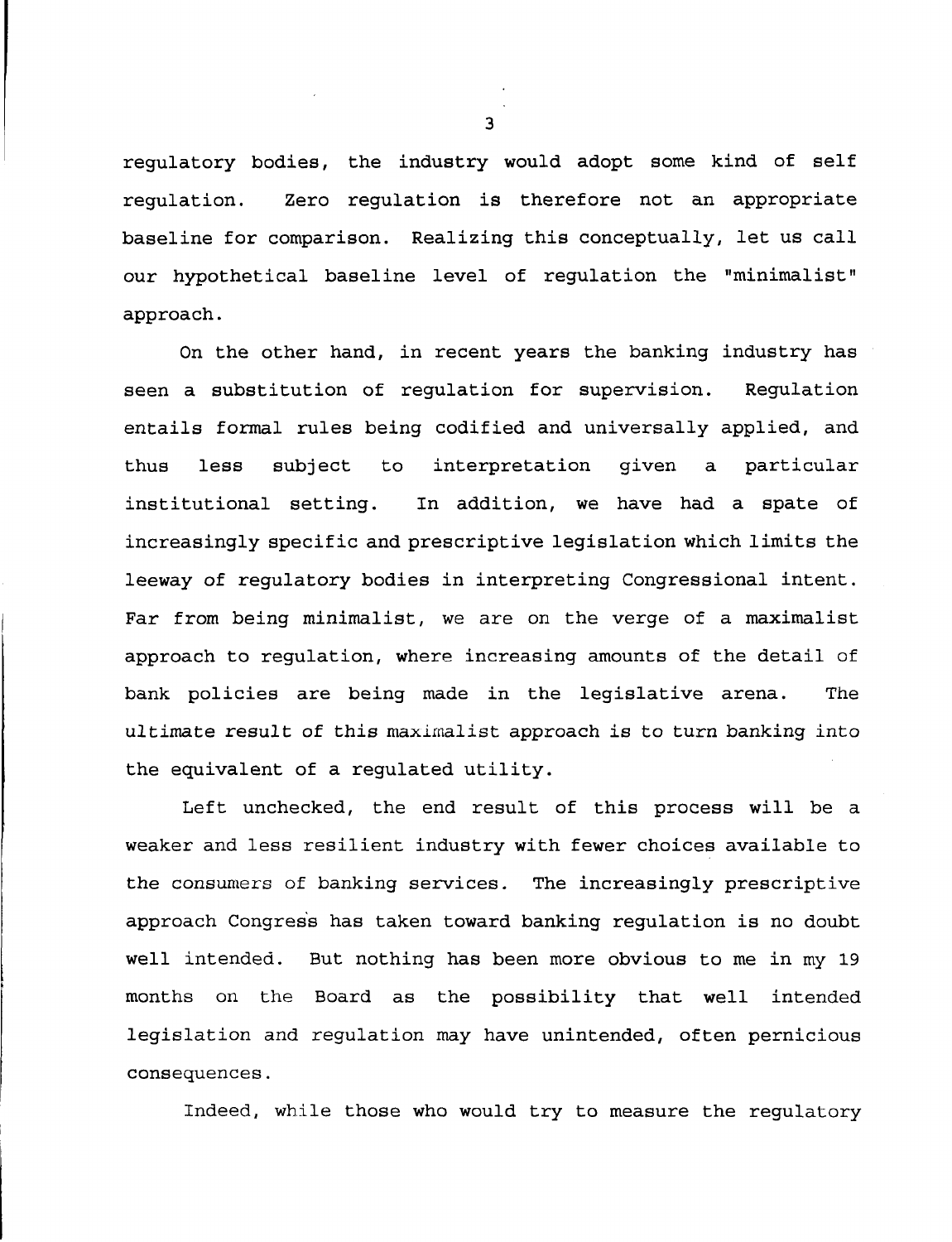**burden have a conceptual problem in seeking a base of minimalist regulation, supporters of the maximalist view of regulation also have a problem. They implicitly argue that anything that goes wrong in the world must be the result of an inadequate level of regulation. Their view assumes that the ideal we must achieve is an error free world. They assume that a perfect world, with an ideal set of regulations, is both achievable and desirable. With the luxury of 20-20 hindsight these supporters of regulation criticize the errors of those who had to deal with challenges before the fact, not after the outcome was known.**

**Specifically, let us consider two of the regional banking disasters of recent years: Texas and New England. Let me state up front that in both instances there were some shady operators and some folks who were downright foolish. That is always the case and those people will, if the system works right, find themselves either in court or in bankruptcy. But in neither case were either crooks or fools the majority of the players. And in both cases virtually an entire industry was wiped out.**

**In Texas, the root cause of the collapse was a sudden and unexpected decline in the price of oil from \$30 a barrel to \$6 a barrel. Granted, any banker who financed a deal on the assumption that oil would go to \$100 should be criticized. But does that mean that everyone should have had perfect foresight on the collapse? Could regulators have predicted such a phenomenon? In fact, the U.S. Department of Energy did not foresee the collapse. How could we possibly expect even the most talented and omnipotent bank**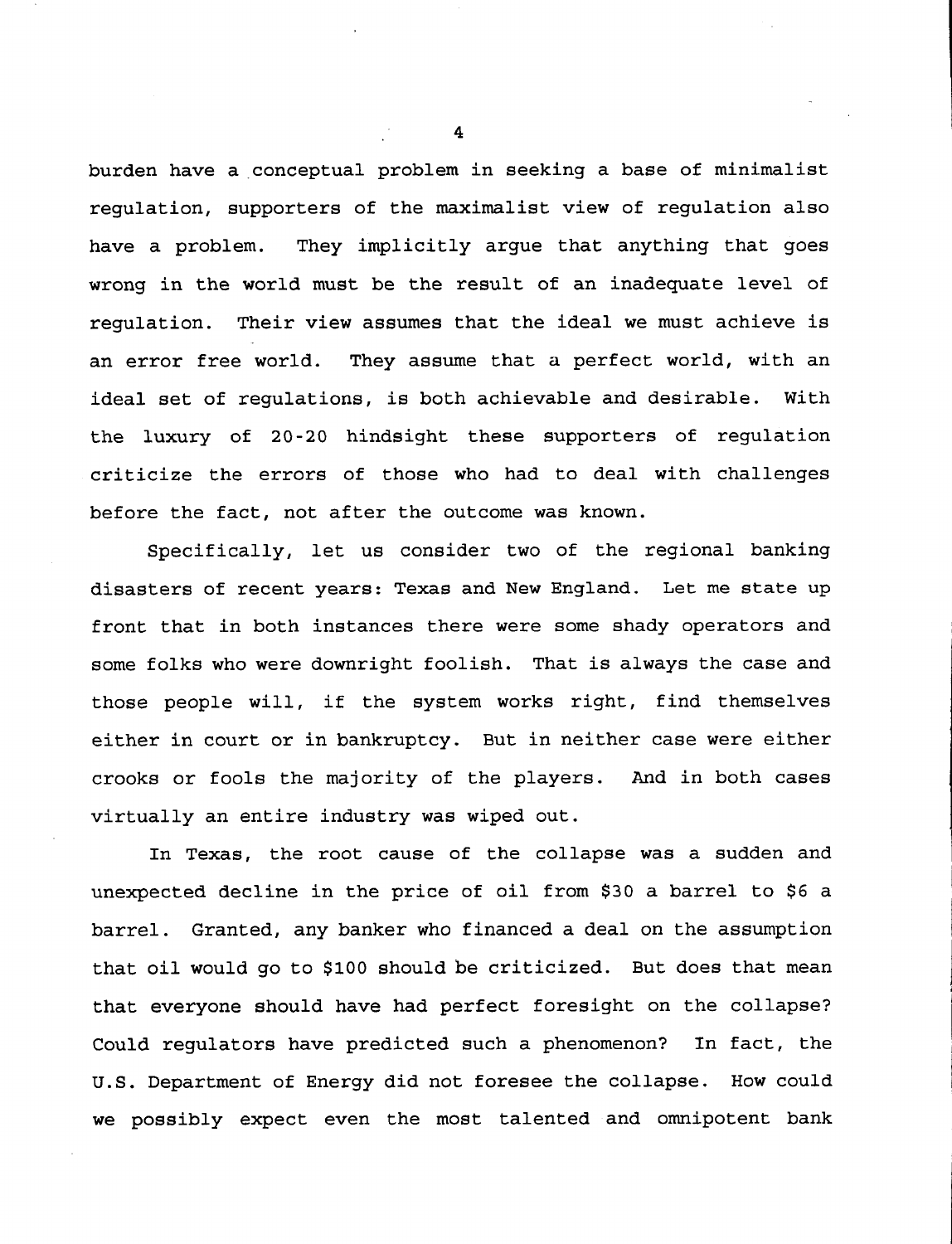**regulator to have done better?**

**Or, consider New England, in which I had a bit of a personal stake. In October 1988 I had published in the New York Times a piece entitled "Massachusetts: Miracle or Mirage?", in which I opted for the mirage, a distinctly minority view. And so the next Spring, my wife and I took the first offer we got on our house, in spite of having the real estate broker tell me to hold out for more. Given the general decline in housing prices, one of my firmest wishes is never to run into the couple we sold the house to. Here was a case, in retrospect, of a clearly unsustainable bubble based on a temporary defense buildup. Yet, the "miracle" story not only fooled the bankers and the bank regulators, it propelled the Governor of the state to his party's Presidential nomination, and led to glowing stories in the nation's media. Even the stock market was fooled. Those New England banks which were the most aggressive were trading at a premium as late as the Spring of 1989. Again, is it reasonable to expect even the most talented regulator to have known better?**

**I therefore believe that the best role for a bank supervisor to play is as a second opinion or second judgment. I am told by folks who have .been in the industry a long time that that is the way it used to be; that many bankers often welcomed their examiners as an opportunity to gain some additional insight. Today it might seem difficult to imagine that such a world ever existed. But when it did, the term "regulatory burden" was not heard. The correct phrase would have been "regulatory benefit".**

 $5<sup>1</sup>$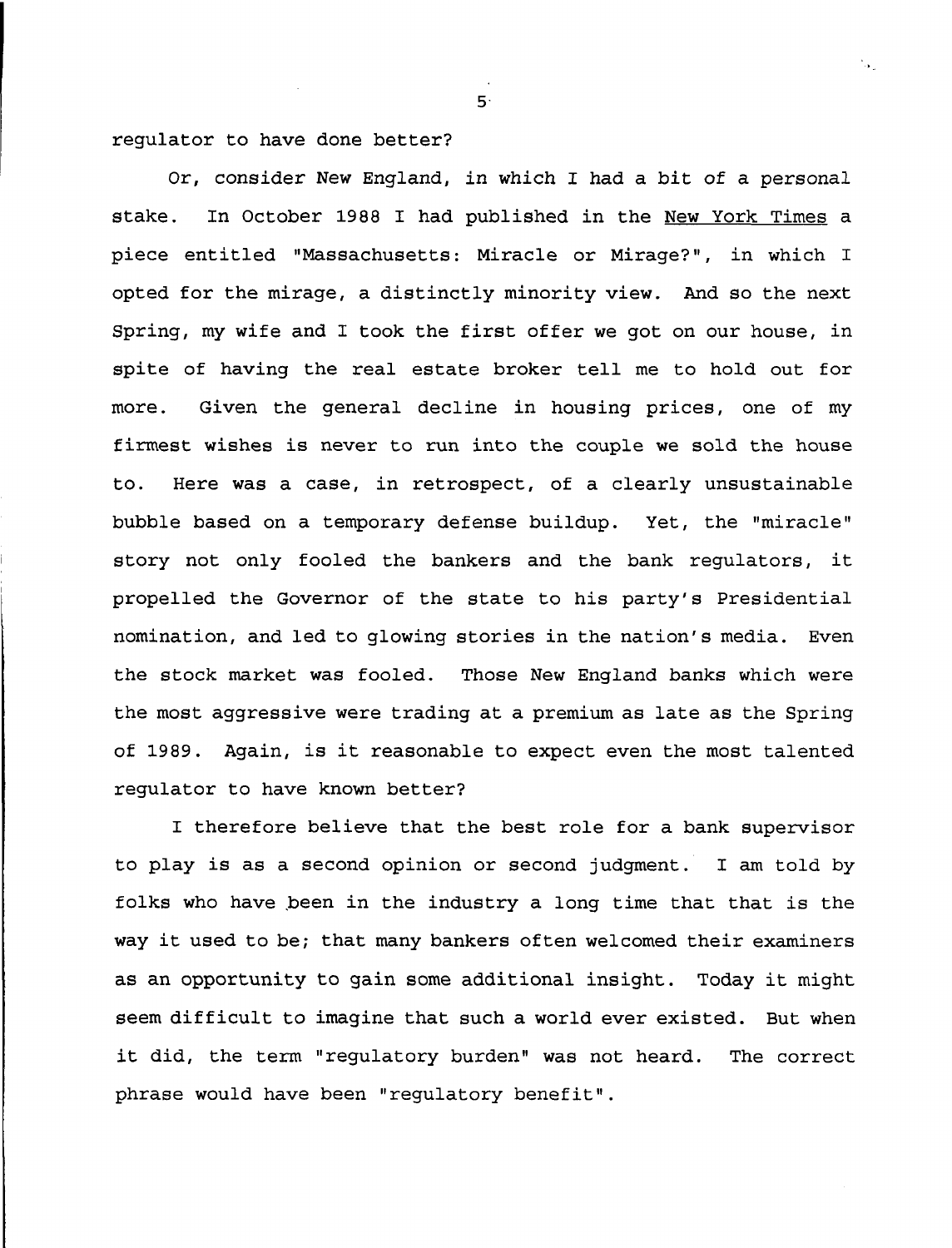**The proper design of regulation, from this regulator's perspective, is to return wherever possible to this earlier model. A second judgment, or second opinion, is just that: it is not perfect, but it does carry the weight of experience and of comparison across institutions. However, judgment ceases to be such when it is mandated from above. Judgment necessarily involves examination of the detailed circumstances in which a given loan is made. When rules replace judgment, costs are incurred.**

**Consider a couple of examples. Recently the Board of Governors and the other financial regulatory bodies proposed to raise the threshold amount of a loan for which the use of certified or licensed appraisers was mandatory from \$100,000 to \$250,000. These appraisals relate to Title XI of FIRREA. As you all know, they were costly to banks and their customers alike. A \$500 appraisal on a \$100,000 home with 20 percent down is the equivalent of asking the buyer for another month's mortgage payment. How many American families, at the margin, could not become homeowners because of the original \$100,000 requirement? What was gained? Do we really think that the appraisers, even certified and licensed ones, will predict the next Texas or the next New England? Do we really think that these people care more about the fate of a loan than the loan officer whose job is at stake or the bank whose profits are at risk?**

**Even more pernicious in my view were the regulations related to loan to value ratios which were issued last year. What we ended up with was much improved over the original proposal. The original**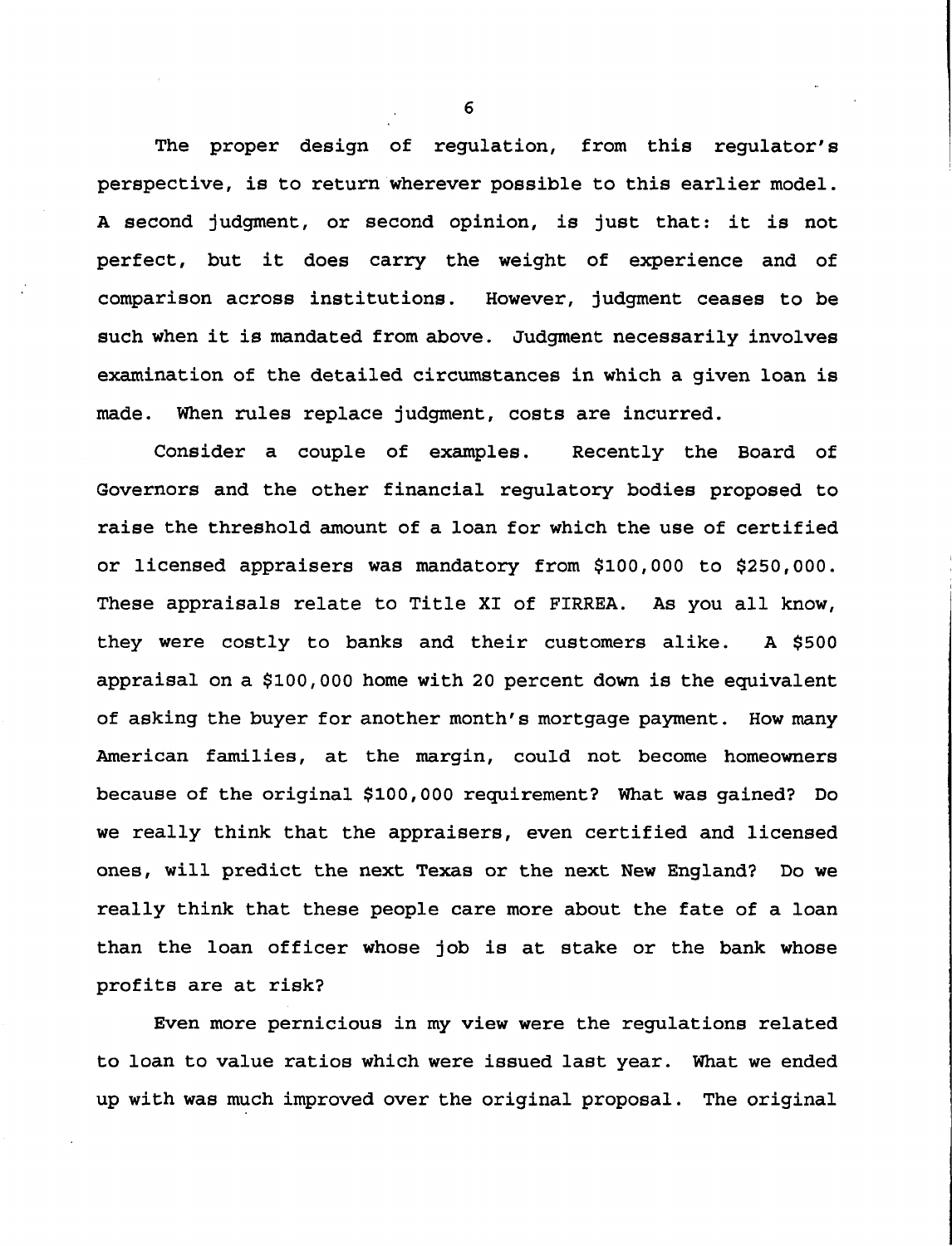**proposal, for example, mandated maximum loan to value ratios on single family owner occupied homes of 80 percent. In other words, every family would have had to put 20 percent down on their homes. This would have devastated the ability of low and moderate income families, who often have trouble coming up with closing costs, from acquiring homes. Our staff estimated that some 9 million American families would have been frozen out of homeownership by the new rules. What were the benefits? At no time was concrete evidence presented that a 20 percent downpayment requirement was a cost effective way of minimizing delinquency costs. Fortunately, the rule was changed. Still, we have established rules that treat all farmland the same for loan purposes whether it is threatened by wetlands regulation or protected under price support programs. Surely this cannot be good regulation.**

**Why then do we have all this highly prescriptive legislation in the first place? I think the phrase, "there oughta be a law" sums it up nicely. We Americans, confronted with an outrage, seem to instinctively seek legislative relief. Frequently the outrage to be legislated against is simply a symptom of a wider problem which may go unsolved. Again, the basis for comparison is the maximalist interpretation of the "correct" state of nature. If something goes wrong, then the right approach is legislation to fix it.**

**I believe that this is also the reason why we have recently seen a revival of legislative activity on the consumer front. There is no question that outrages exist. The maximalist response**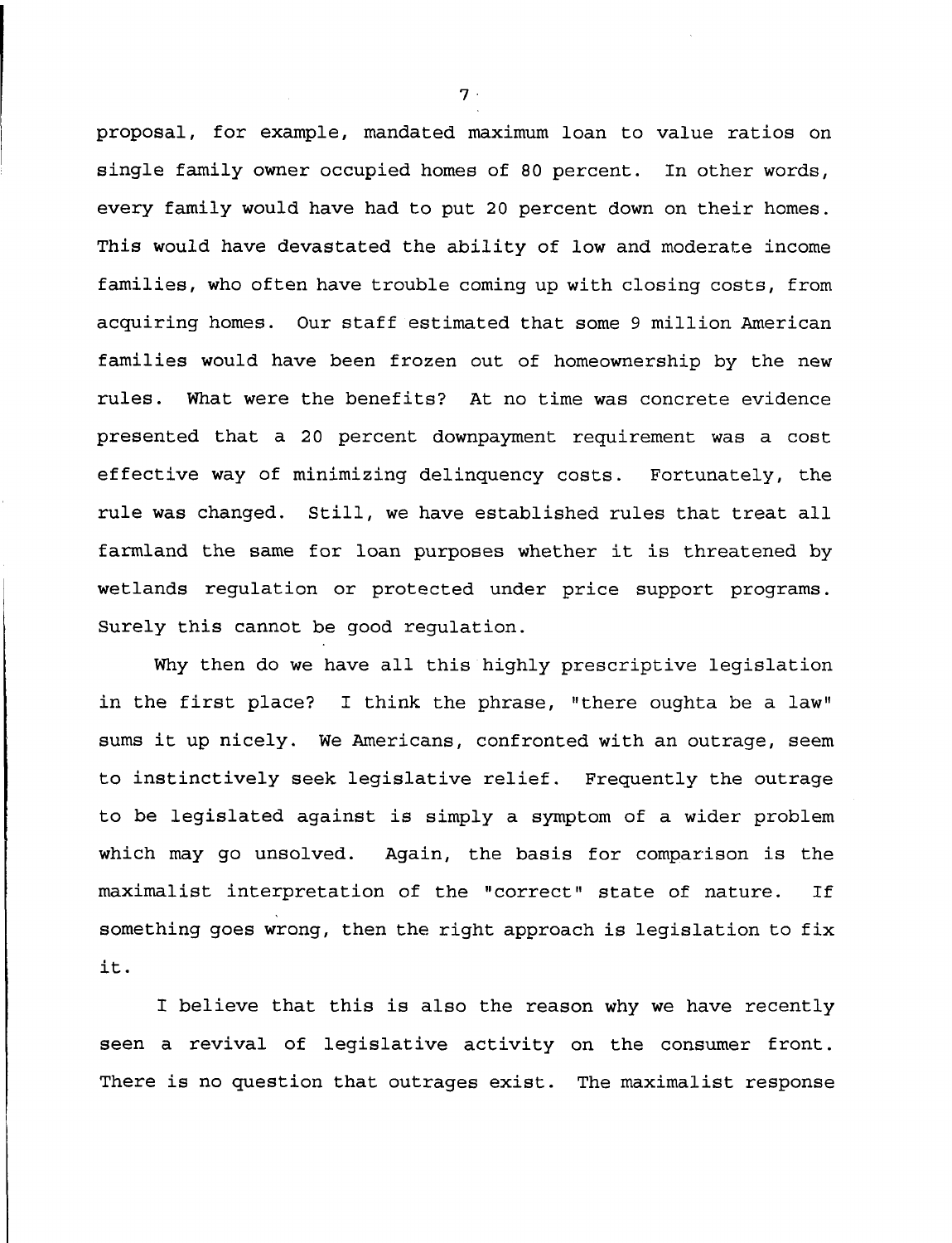**to these outrages is legislation intended to make sure that these problems do not happen again.**

**Consider a prime example which has recently come on line: Truth in Saving. This legislation had remained dormant in the Congress for years. But, during 1991, the practice of some banks paying interest using what they called "the investible balance method" became widely criticized. The case for this method was that reserve requirements limited the amount of any deposit that could be invested in loans or securities. So, given a 12 percent reserve requirement, only 88 percent of the funds could earn money for the bank. These institutions decided to change policy and pass this along to the customer. So a 5 percent account using the investible balance method would pay only 4.4 percent.**

**This is an outrage, and Truth in Saving moved through Congress in large part because it outlawed the procedure. Customers should not be told their accounts pay 5 percent when in fact they pay 4.4 percent. I would call this a true case of "Falsehood in Savings" which Truth in Savings legitimately corrects.**

**Unfortunately, the law went further. Its purpose, admittedly well intentioned, was to make the stated yield on all accounts comparable, thus allowing the consumer the opportunity to comparison shop with ease. What we have learned in writing the regulations is that life is not so simple. Consumer saving products differ not only in the rates of interest they pay, but in the period of compounding used for those rates and the time at which money becomes available on those accounts. The result has**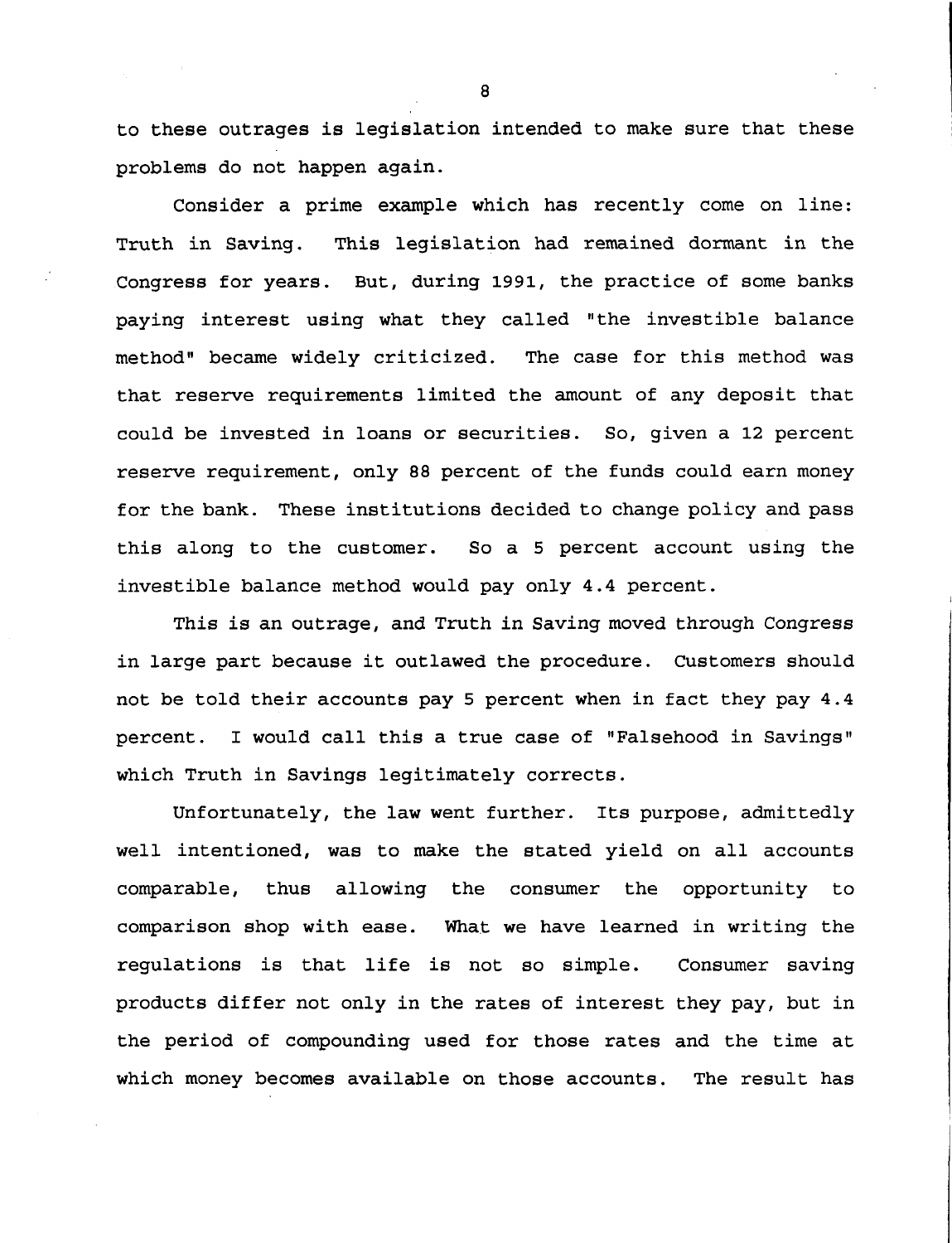**become nightmarishly complex as we search for a "right" answer where arguably there is none.**

**Let me give an example. Two banks offer a "5 Percent Account". One pays you \$50 on every \$1000 you deposit on the year anniversary of your deposit. Another sends you a check automatically for \$12.50 every 3 months. Are these accounts the same? Both depositors have earned \$50 at the end of a year. But, if there is any time value to money, receiving \$12.50 every 3 months is clearly better than waiting a whole year to receive \$50. Shouldn't the every 3 month account show a higher yield since in effect, the money compounds quarterly? This raises other questions. Should it matter whether the customer has the option to reinvest the interest in her certificate of deposit and thus compound along with the original principal? If withdrawn, what time value of money should be assumed? The list of questions is as endless as the possible number of ways to market a product.**

**Or, consider the phrase "free checking". We can all agree that this probably means no monthly maintenance fee or per check charge. But what about the fee for printing checks? Can an account be "free" if it is subject to a minimum balance? Does having a free checking account automatically mean unlimited free use of a bank's automatic teller machines? What about free use of other A.T.M.s? The law requires us to give a definitive answer to each of these questions.**

**Let me tell you, our phones have been ringing off the hook as each permutation is questioned. Here is an aspect of regulatory**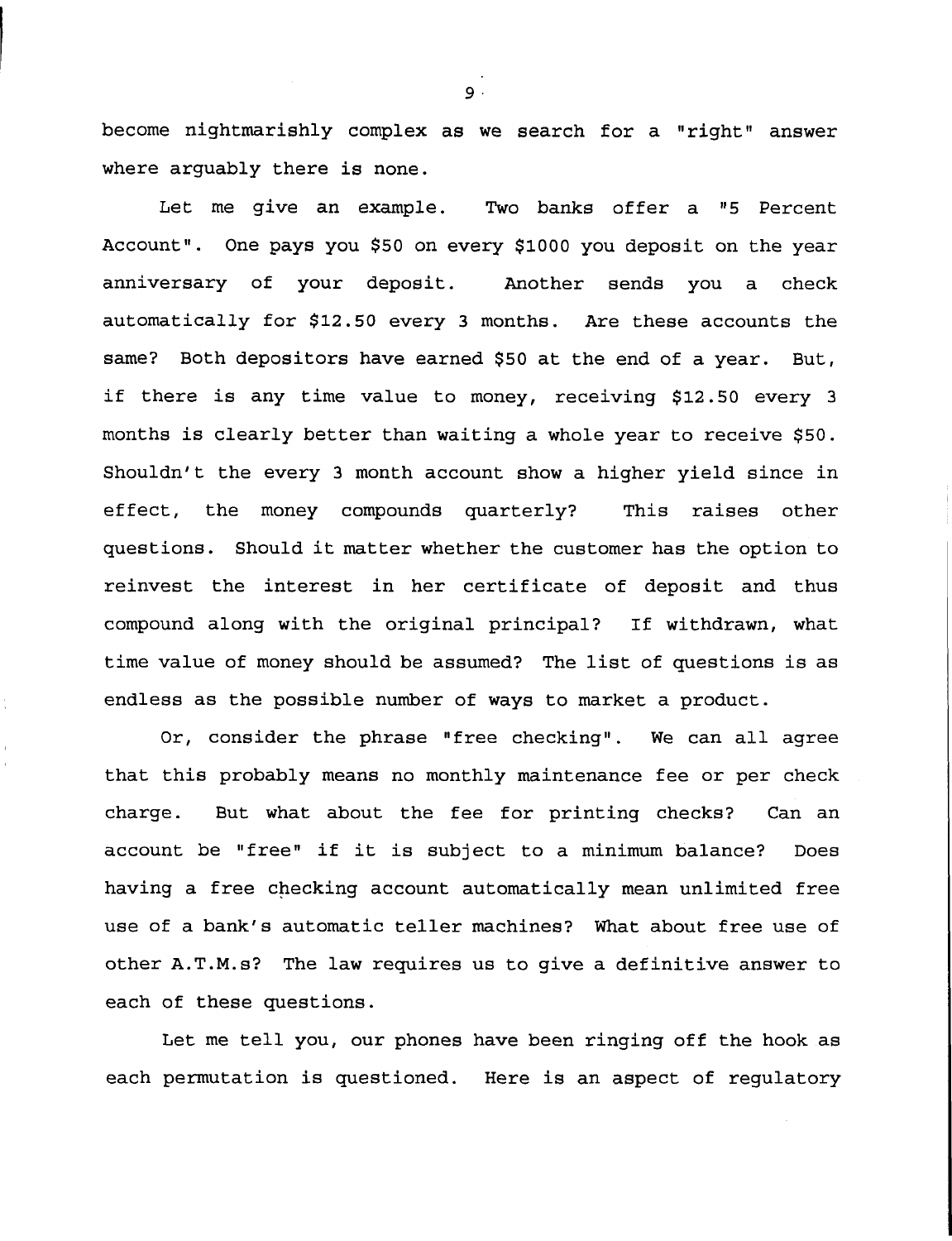**burden that is not measured, and may not even be measurable. If, for example, we decide that a free checking account does not imply free use of foreign A.T.M.s, then what happens to those banks who offer this service? Bank A, with free foreign A.T.M. service, gets no advantage when Bank B can advertise an equally "Free Checking" account without that service. The market result is to reduce customer service to the lowest common denominator -- that defined by the regulator.**

**Furthermore, this loss of consumer benefit is not just a one time static loss when the rules are implemented. There is a permanent loss of competition through innovation. When a new product comes along, say banking by phone or by computer, what incentive does any bank have to offer the service if it is not required by the regulator?**

**Let me give a second example of an outrage that is now in the process of creating new legislation. You are probably all familiar with the stories arising out of Atlanta and Boston of abusive lending practices to low and moderate income residents. Contractors would appear with "pre approved credit" for home repairs or cash loans. The actual contract terms often involved outrageous points and/or interest rates and some of the individuals involved lost their homes as a result. The practice has earned the name "reverse redlining".**

**I have met with some of the victims of these scams, and I find the way these individuals were treated to be totally outrageous. One loan was approved in which the borrower signed the disclosure**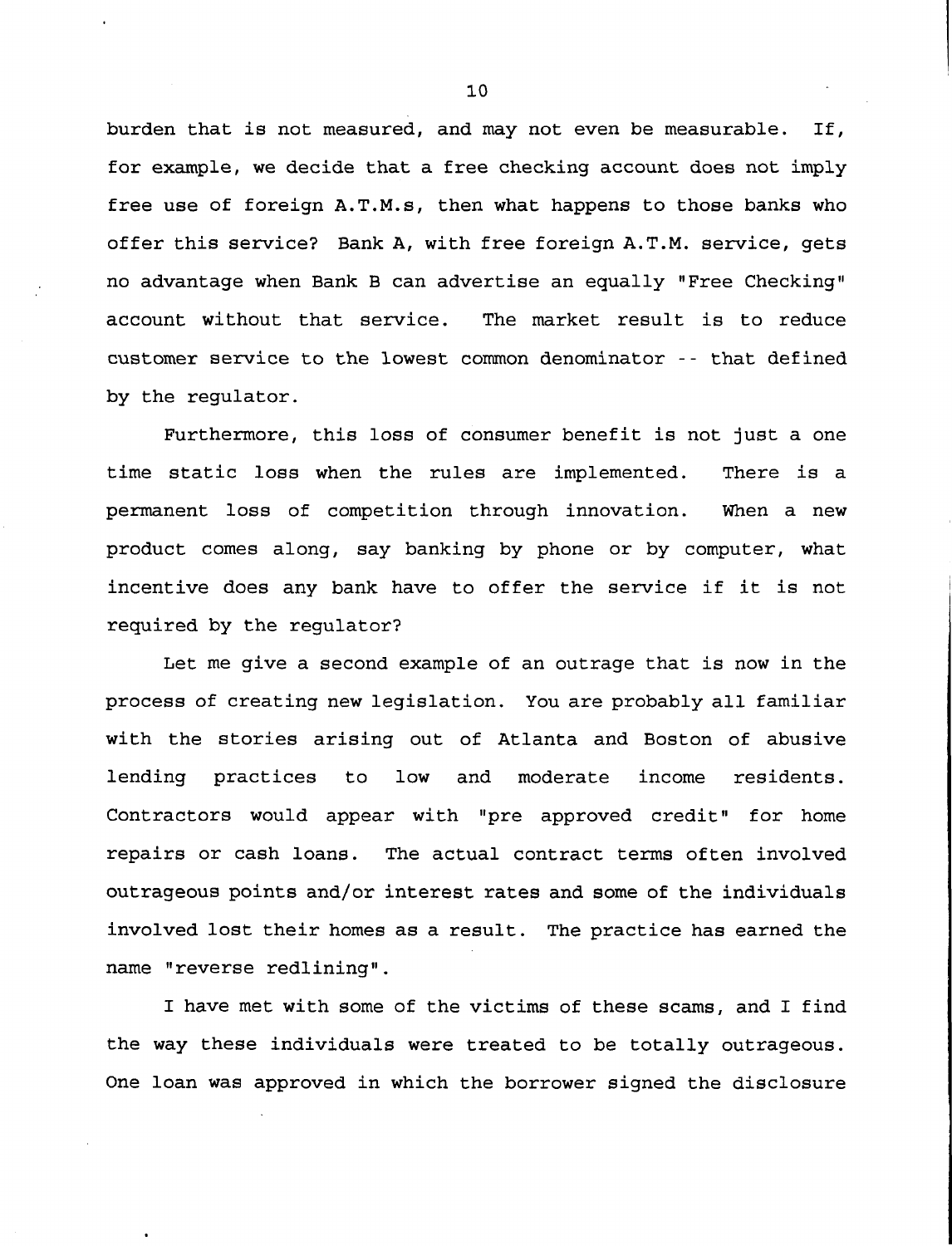**statement with an <sup>n</sup>X", instead of her name. Another signed even though her monthly payment was more than her income. Tell me, do you think that the person making that loan should be able to call himself a "banker"? Even forget, if you can, the moral outrage involved and consider only the safety and soundness responsibilities of the job. Surely the individuals approving these loans must have had their suspicions aroused.**

**Of course, the Congressional response has been predictable: legislation designed to protect folks from abusive practices, including more disclosures. Frankly, I have my doubts that any amount of disclosure would have helped the lady who signed with an "X" or even the individual who saw on the disclosure that her monthly payment was more than her income. I also testified that I felt that some legitimate lending might be stopped by the law in its present form. But let me say that I fully concur with the members of Congress who are totally outraged by such behavior and are frustrated that we have a banking industry that let such practices occur.**

 $f_{\rm x}$ 

**One of my tasks today was to suggest how regulatory burden might be reduced. How can we prevent the maximalist model of regulation from reducing banks to regulated utilities? I have suggested that zero regulation is not the right alternative. Instead, I recommended the minimalist approach. Key to that approach is judgment. We are in the process of substituting rules for reason and punitive justice for judgment because reason and judgment have not been used in the past. No banker I know who used**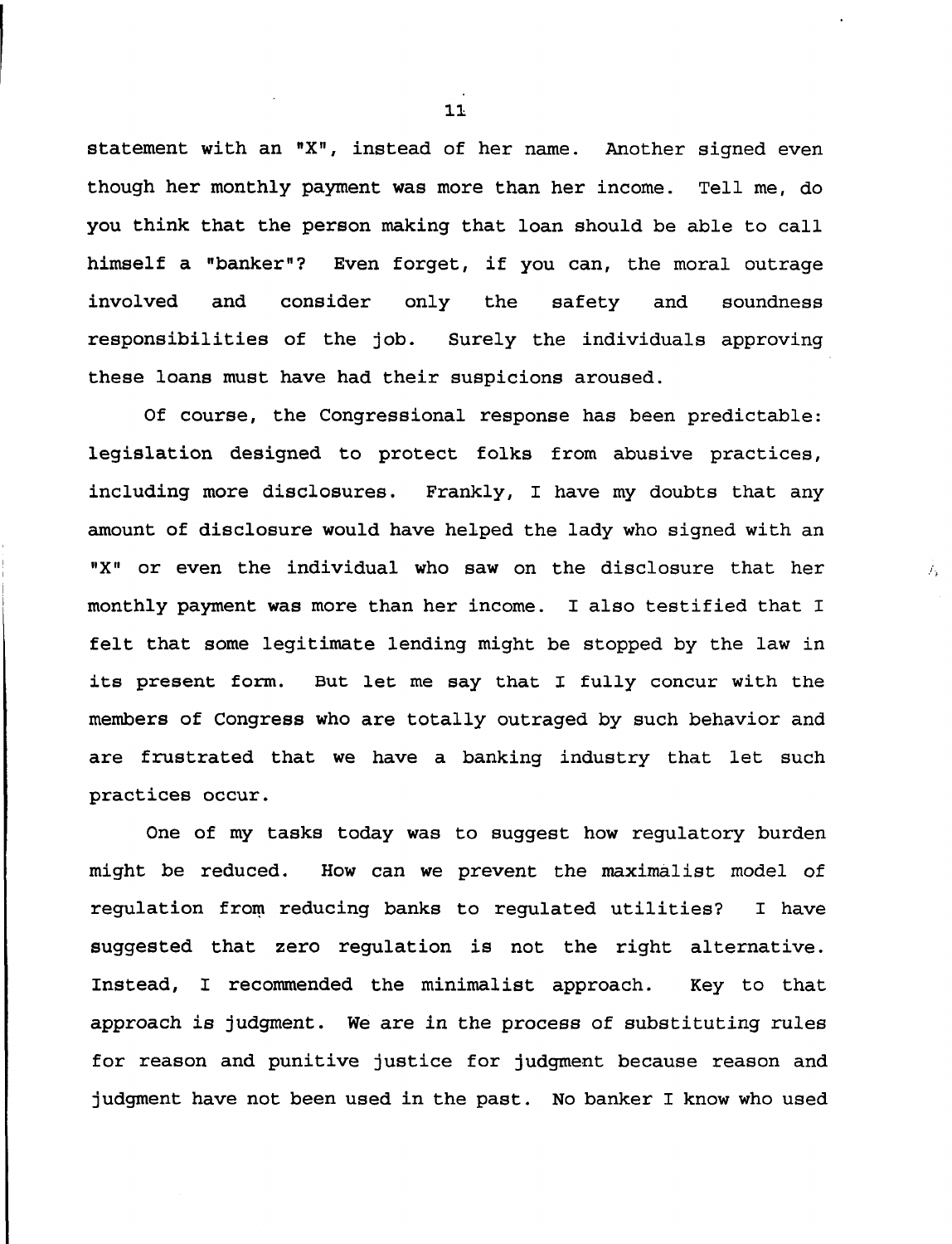**reason and judgment would have adopted the Investible Balance Method of compensating his customers. No banker I know who used reason and judgment would have actively solicited a high interest loan from someone who is clearly unable to meet the payments.**

**So when we denounce the regulatory burden that we now face, when we criticize the loss of incentives for innovation, and complain that it is the consumer who is paying the real cost of excessive regulation, we had better have a workable alternative in mind. A market based solution which is full of abuses is a contradiction in terms. A service industry, like banking, which does not serve its customers, or which operates in a vacuum of reason and judgment will soon find the vacuum filled by legislative fiat.**

**Before ending today, I would like to turn to the area of banking activity that I see as having the greatest potential for further legislative and regulatory activity: fair lending. It is also the area in which the opportunities for the banking industry are the greatest. There is no area more fraught with emotion. Nor can I imagine anything more important to the fundamental values we all believe in. Discrimination tears at the fabric of our democratic society. It also tears at the fabric of our faith in capitalism and the market. One of the great advantages of the market is that it is supposed to be color blind. If that turns out not to be the case, then the foundations of our economic system as well as our political system are at risk.**

**Recently, I was accused in the American Banker of engaging in**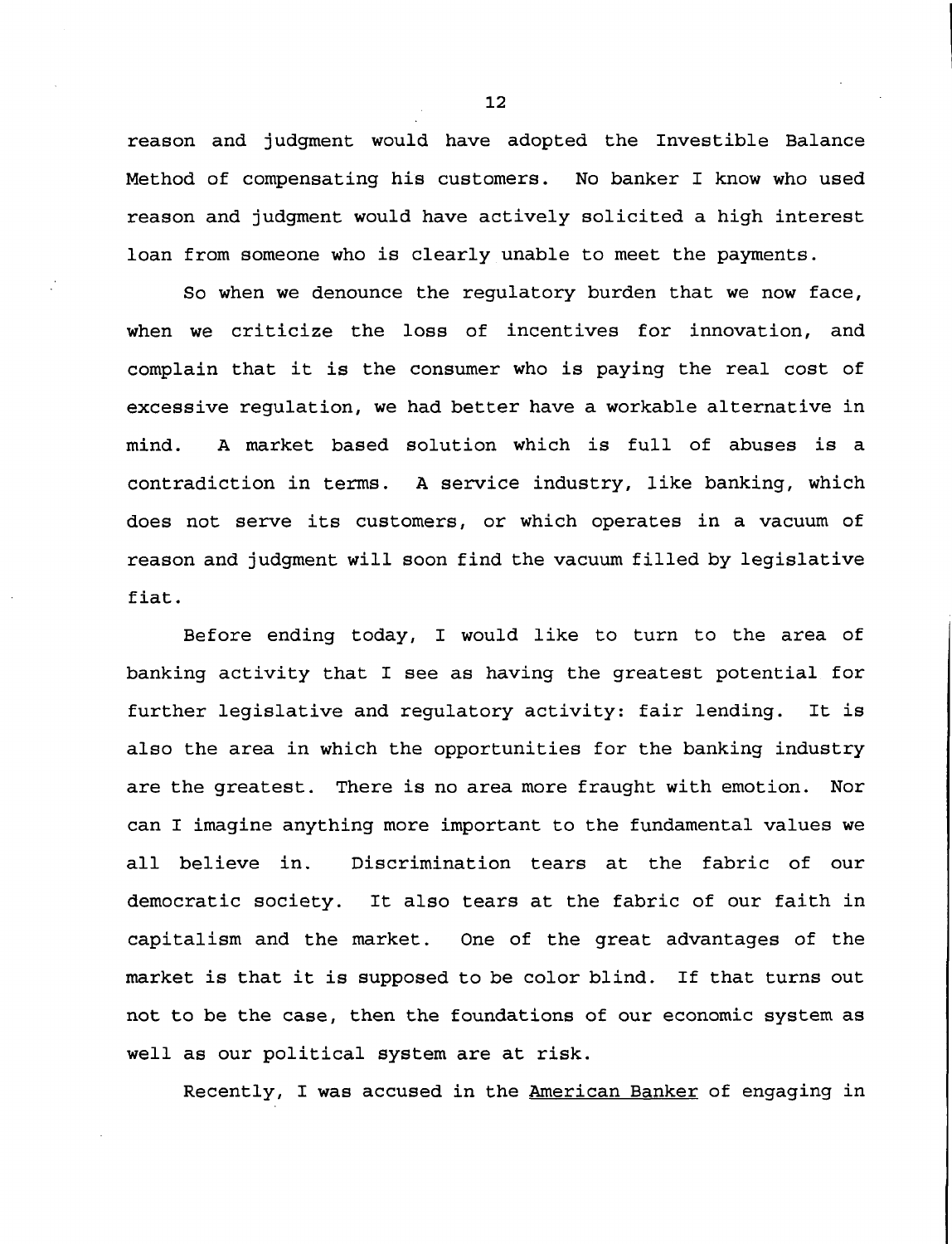**"politically correct theatrics" on this subject. Those who know me know that I do not have a politically correct bone in my body. So, let me turn to the facts and the reasoning I use to reach my conclusions.**

**The Federal Reserve Bank of Boston ran what is certainly the most comprehensive statistical analysis of lending patterns by race that has ever been conducted. That study found that what I would call "old style" discrimination did not exist. That is, clearly qualified applicants of any race were approved for loans and clearly unqualified applicants of any race were rejected. The days when members of minority groups who meet all of a bank's criteria for lending are rejected anyway, seem to be gone. I believe that is why bankers believe so strongly that they do not discriminate.**

**However, what the study also found was that a careful statistical comparison of applicants who were less than ideal indicated that imperfect white applicants were more likely to be approved than imperfect black applicants. Three types of explanations for this have been advanced. First, some have argued that the results are proof that racism still exists in our society and in the banking industry. From a statistical point of view, there is no way that this hypothesis can really be tested. It may be true. My own judgment is that while some racism may exist, it is probably not the dominant factor in bank decision making. The institutions in question all have stated policies against discriminatory practices, and the extent of discrimination found, which affects roughly 6 out of every 100 minority applicants does**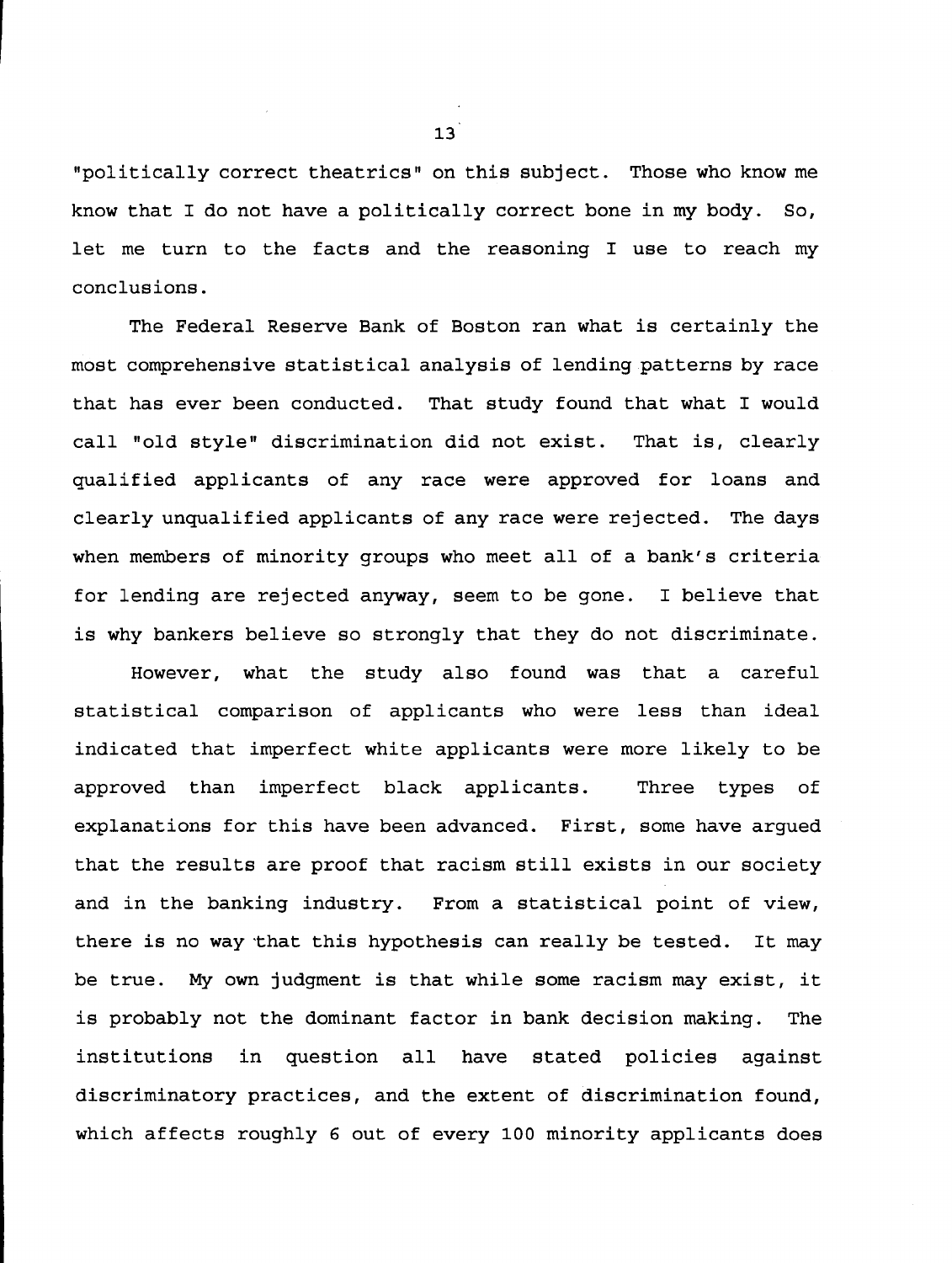**not comport with racism as dominating the process. I say that reiterating what I said above, that any amount of discrimination is totally unacceptable.**

**The second hypothesis is that there is no racism in the process, that in fact the banks have gotten their lending practices about right. What is missing from the Boston study is a careful look at the long term default risks on these loans. It is true that the Boston study did not go into a detailed examination of the actual loan files to see if some other explanation for rejection existed. Where this has been done, some of the disparate rejection rate has been explained. But, ultimately this hypothesis, like the racism hypothesis, cannot be statistically tested. We cannot tell today what the ultimate outcome of the loans we make today will be. So, like the first hypothesis, I accept that this one might well be the case, but that the evidence before me today suggests that it is not.**

**The third hypothesis is that some racially disparate loan practices are occurring in spite of bank policies to the contrary. This hypothesis not only comports with the Boston findings, it also suggests that relatively minor adjustments in institutional behavior will be appropriate remedies. The Federal Reserve Bank of Boston has recently put out a pamphlet on these remedies called Closing the Gap: A Guide to Equal Opportunity Lending which I commend to all individuals in the financial services industry.**

**Let me also stress that as long as behavior exists which appears outrageous to reasonable individuals, the threat of**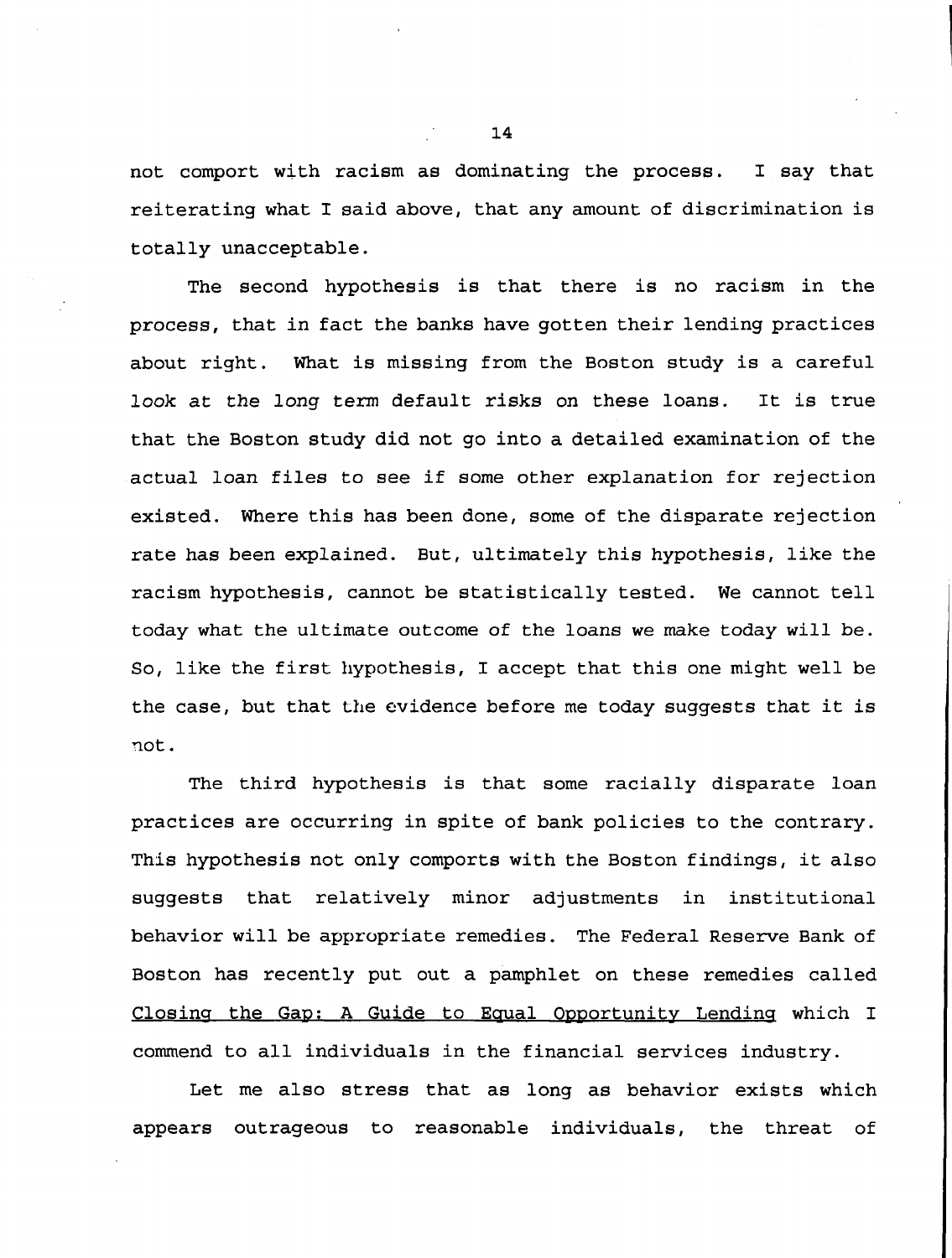**legislative and/or regulatory action, with all of its attendant burdens remains likely. Banks have a responsibility not only to end the practice of discrimination, but end the appearance that discrimination is occurring as well. As long as large numbers of minority customers remain dissatisfied with the treatment they receive, greater regulation remains a likely prospect. Or, as President Jordan of the Federal Reserve Bank of Cleveland has argued, "This problem is not solved until everyone agrees it is solved."**

**The prospective regulatory burden which will result from not solving this problem is enormous. The ultimate remedy is to completely replace bank judgment and reason about loan approval with statistical rules. I fear that in some instances, the use of statistics to establish discrimination may go too far. At the Federal Reserve we are using computer based statistical models as a part of our examination process. However, these models are only used to select particular loan applications to examine more closely. The statistical models in and of themselves will not, and should not, be used to determine whether discrimination exists. Instead, the computer will select individual matched pairs of actual applications to be examined. We believe that this will improve the examination process by reducing the randomness in selecting applications to be examined.**

**The potential overuse and abuse of statistics in this area threatens the imposition of a burden in at least two ways. First, the use of statistical models as the sole criteria when the details**

3.5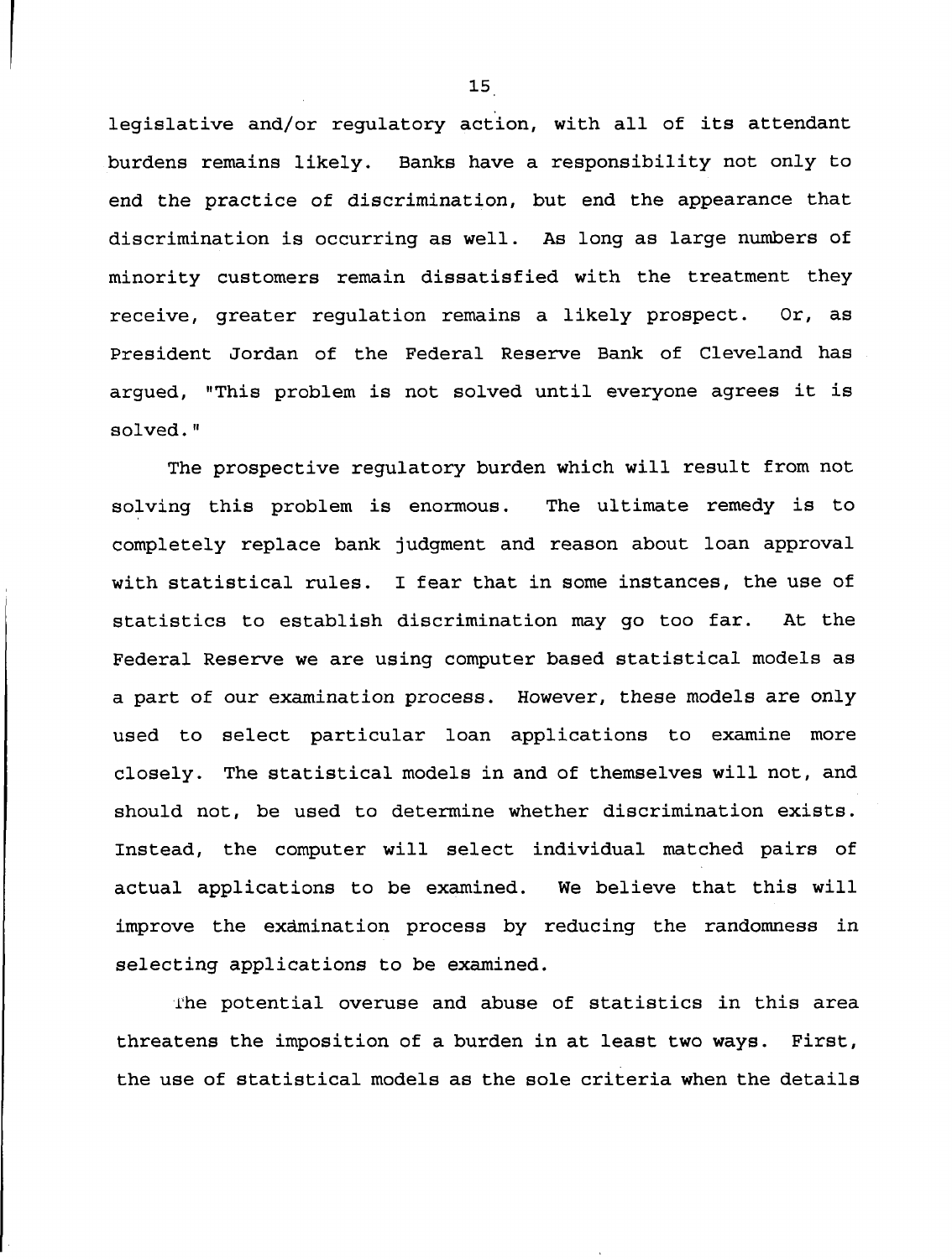**of such models are unknown to the banks being examined means that no bank can know what rules it actually has to comply with. It would be like replacing the speed limit on our nation's highways with some computer determined "Conditions Adjusted Velocity" formula in order to enforce traffic laws and not tell motorists what the Conditions Adjusted Velocity formula was. Laws can only work if people know what they have to do to obey them.**

**Second, the likely result of statistics based examination of loan approvals is statistics based approval of loans. This, in turn is likely to work against individuals who do not meet the "normal criterion" of a one-size-fits-all statistical rule. One need only look at the historic performance of the secondary market to see that minorities and other disadvantaged groups find themselves only further disadvantaged by such a practice.**

**One returns to the ultimate limitations of legislation and regulation as a form of industrial structure. The foresight and insights of the legislator and regulator are not apt to be any greater than those of a normal, well meaning, individual. Just as a regulator could not foresee the collapse of the price of oil or the end of the Massachusetts miracle, they cannot be expected to foresee changing demographic or economic conditions. The law of unintended consequences will continue to hold sway.**

**The real solution to regulatory burden in this area, as in other areas, is a return to reason and judgment. In the purest sense of the word, discrimination means that an otherwise profitable sale is passed up by the seller. This is not good**